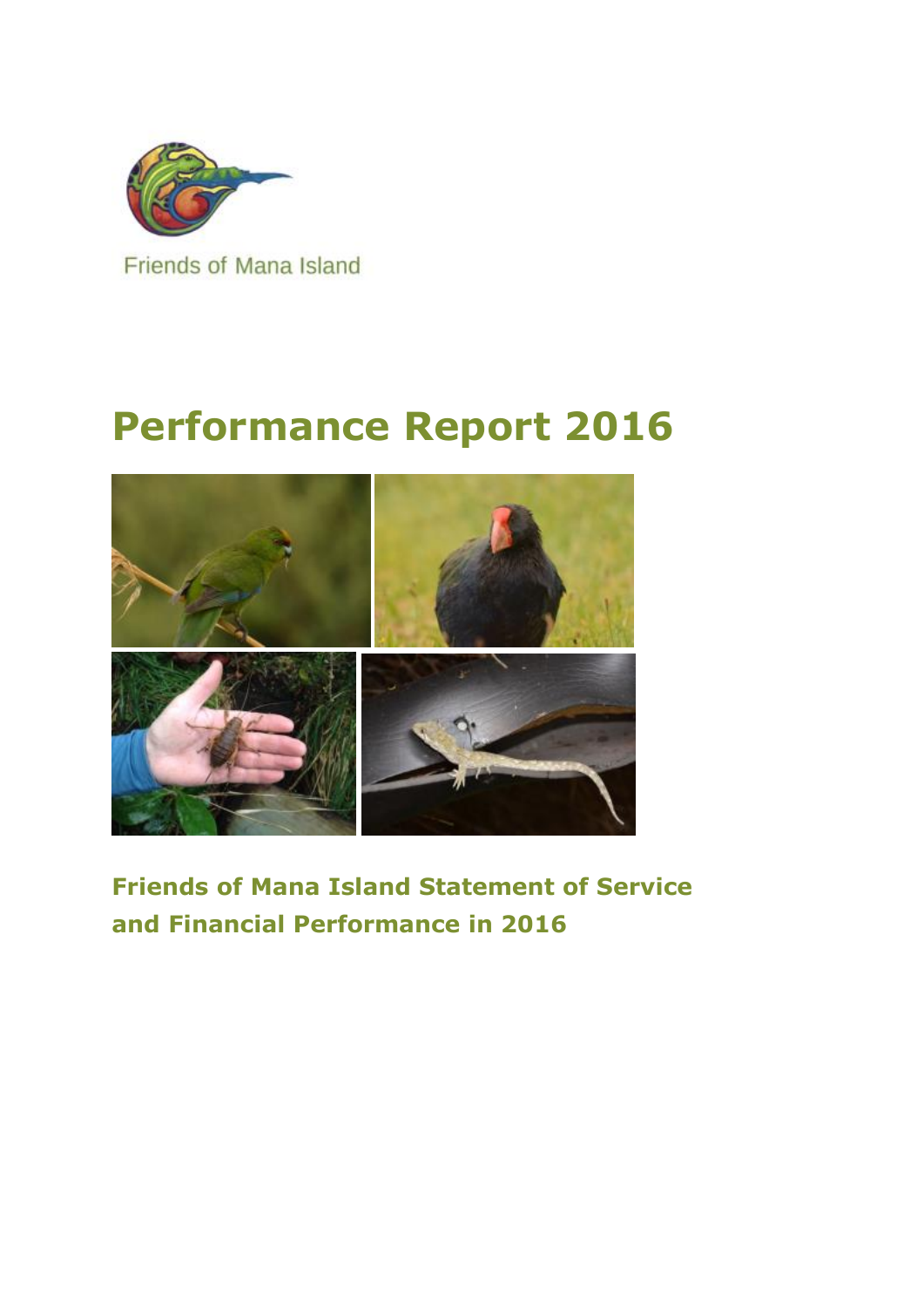# **FRIENDS OF MANA ISLAND INC**

# **PERFORMANCE REPORT 2016**

# **CONTENTS**

|                                         | Page      |
|-----------------------------------------|-----------|
|                                         |           |
| Entity Information                      | 2         |
| Statement of Service Performance        | $3 - 5$   |
| Statement of Financial Performance      | 6         |
| <b>Statement of Financial Position</b>  | 7         |
| <b>Statement of Cash Flows</b>          | 8         |
| <b>Statement of Accounting Policies</b> | 9         |
| Notes to the Performance Report         | $10 - 11$ |
| Independent Assurance Review Report     | 12        |
|                                         |           |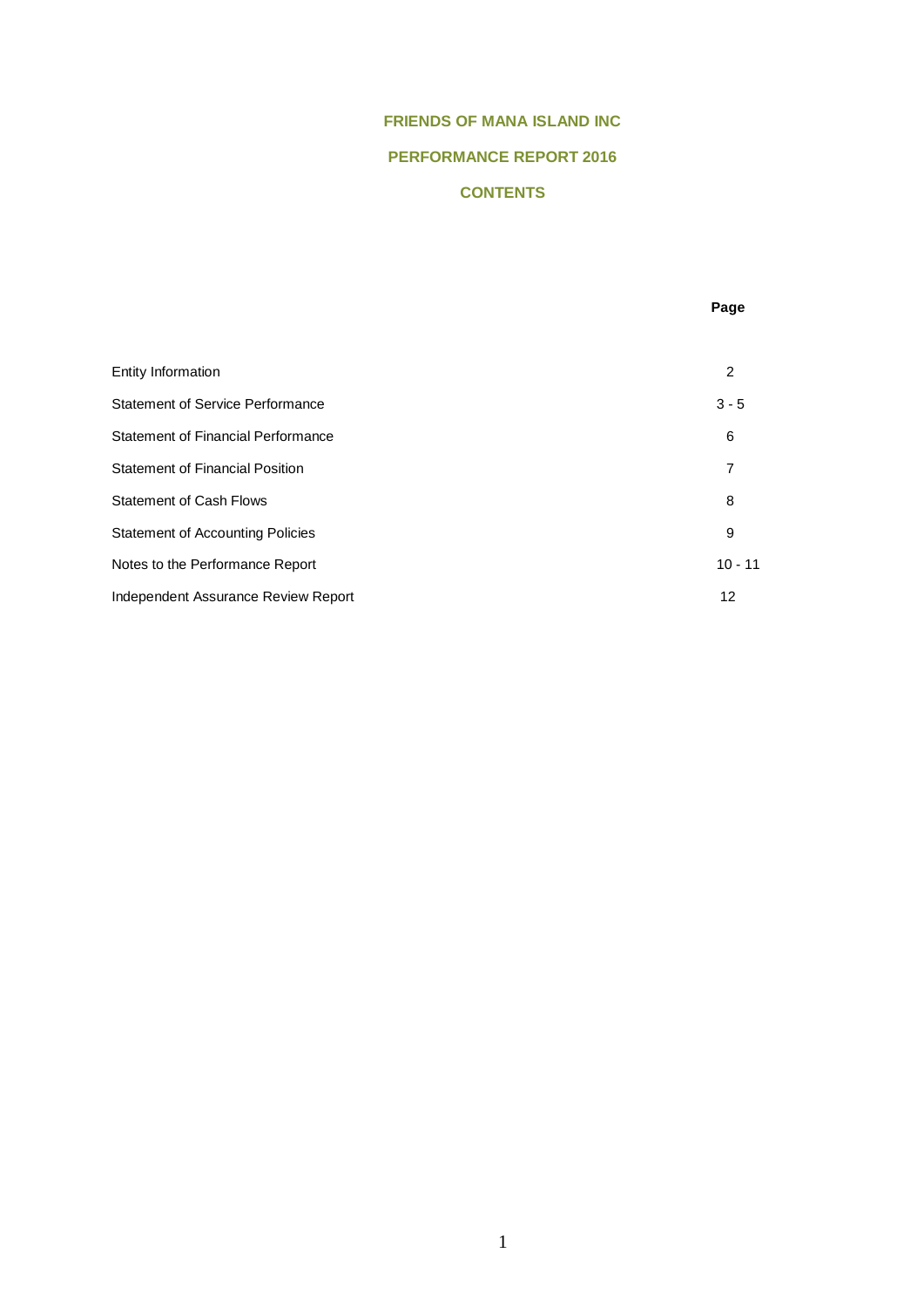#### **FRIENDS OF MANA ISLAND INC ENTITY INFORMATION FOR THE YEAR ENDED 31 DECEMBER 2016**

| Legal name                  | Friends of Mana Island Incorporated ("FOMI")                                                                                                                                                                                                                                                                                                                                                                                                                                                                                                                    |  |  |  |  |
|-----------------------------|-----------------------------------------------------------------------------------------------------------------------------------------------------------------------------------------------------------------------------------------------------------------------------------------------------------------------------------------------------------------------------------------------------------------------------------------------------------------------------------------------------------------------------------------------------------------|--|--|--|--|
| Type of entity              | Incorporated Society - Registration number 932457<br>Registered Charity - CC27290                                                                                                                                                                                                                                                                                                                                                                                                                                                                               |  |  |  |  |
| <b>Purpose</b>              | FOMI was established for educational and charitable objects and purposes and, in<br>particular, to:                                                                                                                                                                                                                                                                                                                                                                                                                                                             |  |  |  |  |
|                             | Promote and enhance the Scientific Reserve on Mana Island and to ensure the<br>a.<br>continuance of the project to provide financial, material and physical support for<br>the work on Mana Island;                                                                                                                                                                                                                                                                                                                                                             |  |  |  |  |
|                             | b.<br>Encourage and provide opportunities for persons and corporate bodies within<br>New Zealand to take an active interest in all aspects of conservation on Mana<br>Island;                                                                                                                                                                                                                                                                                                                                                                                   |  |  |  |  |
|                             | Promote and heighten public awareness of the existence, role and activities of<br>c.<br>Friends of Mana Island;                                                                                                                                                                                                                                                                                                                                                                                                                                                 |  |  |  |  |
|                             | d. Do all such things as are conducive or incidental to the attaining of the said<br>objects or any of them.                                                                                                                                                                                                                                                                                                                                                                                                                                                    |  |  |  |  |
| Governance                  | FOMI is governed by an Executive Committee, comprised of the President, Vice-<br>President, Treasurer, Secretary, a Ngati Toa representative plus four others all of<br>whom are elected at the annual general; meeting.                                                                                                                                                                                                                                                                                                                                        |  |  |  |  |
| <b>Executive Committee</b>  | <b>Brian Bell (President)</b><br>Linda Kerkmeester (Vice President)<br>Julie Harrison (Secretary to 12 October) (resigned 12 October 2016)<br>Dick Fernyhough (Treasurer)<br>Sue Chesterfield (resigned 16 March 2016)<br>Jason Christensen<br>John McKoy (appointed 16 March 2016)<br>Philippa Doig (appointed 13 April 2016, Secretary from 12 October 2016)<br>Philippa Sargent (appointed 12 October 2016)<br>Dale Shirtliff<br>Nathan Te Rei (Ngati Toa Representative)<br>In addition to the above, the Executive Committee has co-opted Darlene Adams as |  |  |  |  |
|                             | Membership Secretary.                                                                                                                                                                                                                                                                                                                                                                                                                                                                                                                                           |  |  |  |  |
| Sources of cash & resources | FOMI's activities are funded from membership subscriptions, donations, grants from<br>commercial and philanthropic organisations, and interest received from its investments.<br>It also relies on volunteers to assist with its various projects, input from the Department<br>of Conservation, with which it has a close working relationship, and Ngati Toa.                                                                                                                                                                                                 |  |  |  |  |
| <b>Directory</b>            | Postal address; PO Box 54-101, Mana, Porirua 5247<br>Website: www.manaisland.org.nz                                                                                                                                                                                                                                                                                                                                                                                                                                                                             |  |  |  |  |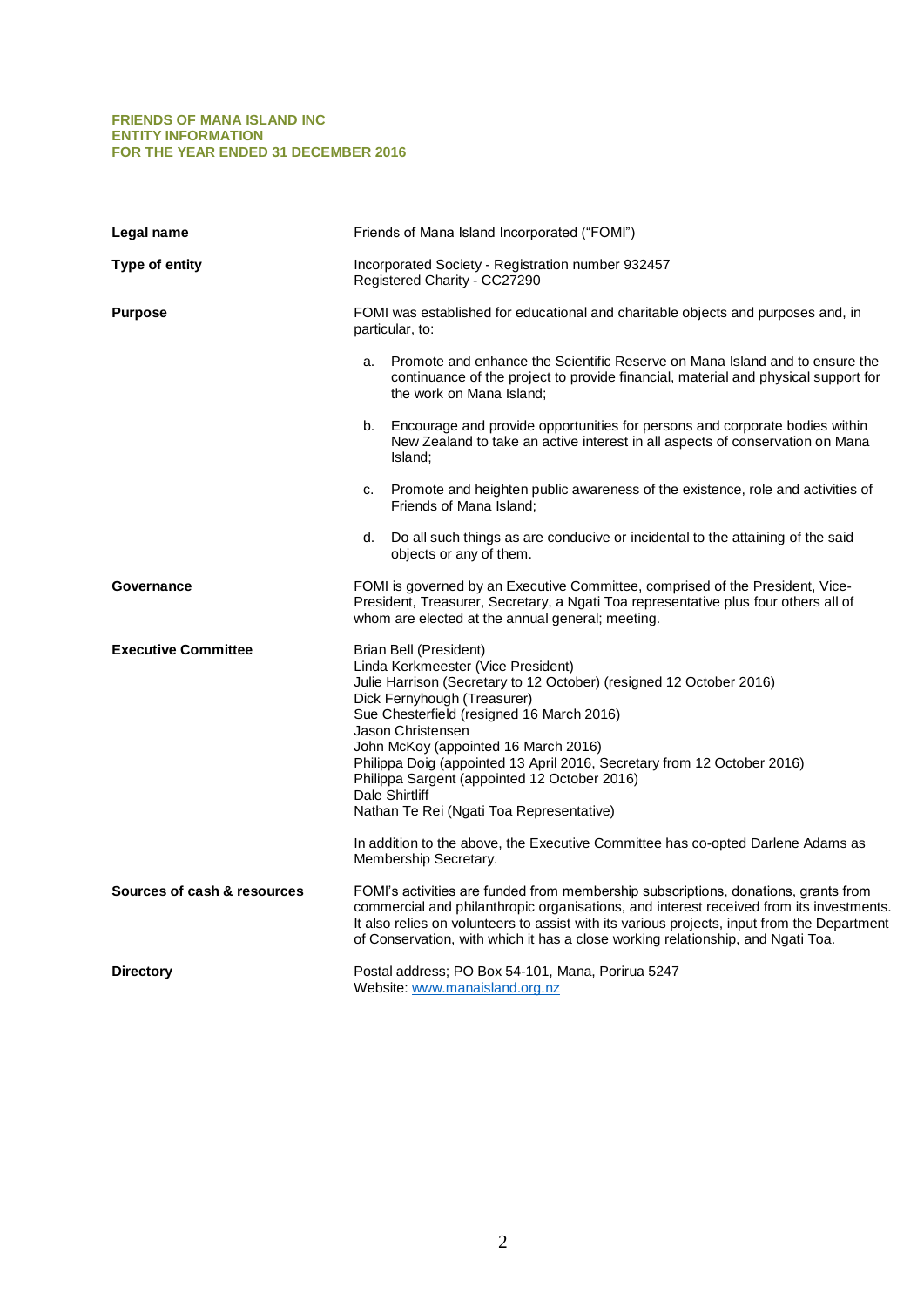#### **FRIENDS OF MANA ISLAND INC STATEMENT OF SERVICE PERFORMANCE FOR THE YEAR ENDED 31 DECEMBER 2016**

# **OUTCOMES**

The three principal outcomes sought by FOMI are to:

- 1. Promote and enhance the Scientific Reserve on Mana Island and to ensure the continuance of the project to provide financial, material and physical support for the work on Mana Island.
- 2. Encourage and provide opportunities for persons and corporate bodies within New Zealand to take an active interest in all aspects of conservation on Mana Island.
- 3. Promote and heighten public awareness of the existence, role and activities of FOMI.

# **OUTPUTS**

Outputs achieved during 2016 included:

#### *Fairy Prion Translocation Project*

- In January 2016, a team of volunteers representing FOMI, DOC and Ngati Koata, joined the rangers on Stephens Island/Takapourewa to collect 100 fairy prion chicks for translocation to Mana Island. More than 1,500 burrows were visited to select chicks of the right weight and wing length for translocation. This was a follow-up to a successful project managed by FOMI in 2015.
- The fairy prion chicks were transported by helicopter and met by the FOMI team on Mana Island for feeding and housing in artificial burrows until fledging.
- This proved to be a very successful process with a 100 percent fledging rate of the chicks on Mana Island.
- Thanks to all the volunteers involved, and a special thanks to OMV New Zealand Limited which sponsored the cash costs for the project.

#### *Fluttering Shearwater Monitoring and Maintenance*

- In early January 2016, 25 fluttering shearwater chicks were banded before they fledged.
- In August 2016, FOMI volunteers spent six nights monitoring the birds who were returning to breed on Mana Island. 30 pairs of fluttering shearwater adults were recorded with up to 30 chicks predicted.
- Maintenance was carried out during the year on the birds' artificial burrows, including clearing vegetation off burrow lids and entrances and replacing deteriorating burrow materials.

#### *Seabird Survey*

- In 2018-2020 FOMI is proposing to translocate white-faced storm petrel to Mana Island (see "Future Translocations" on page 4). As a precursor to this translocation, we contracted an ecologist to survey seabird species on Mana Island using a certified wildlife detector dog. This work was undertaken in November 2016.
- An unexpected outcome was the discovery of numerous little blue penguin nests along the east coast of Mana Island, with DOC suggesting this could be the largest colony in the Wellington region.

#### *Gannet Colony Establishment*

- The moving of the concrete gannet colony from the southwest of Mana Island to the northeast corner in 2013 is now bearing fruit. We have two regular male visitors to the colony, the first named Nigel who has made a nest and settled in, and another male named Norman who has joined him.
- FOMI volunteers have been busy keeping weeds down and spraying white paint near the concrete birds to resemble guano.
- Half the concrete gannets have been repainted in a trial to see whether a brighter neck colour (orange instead of dull yellow) makes a difference in attracting female gannets. The richer colour is said to be a sign that the birds are ready to mate.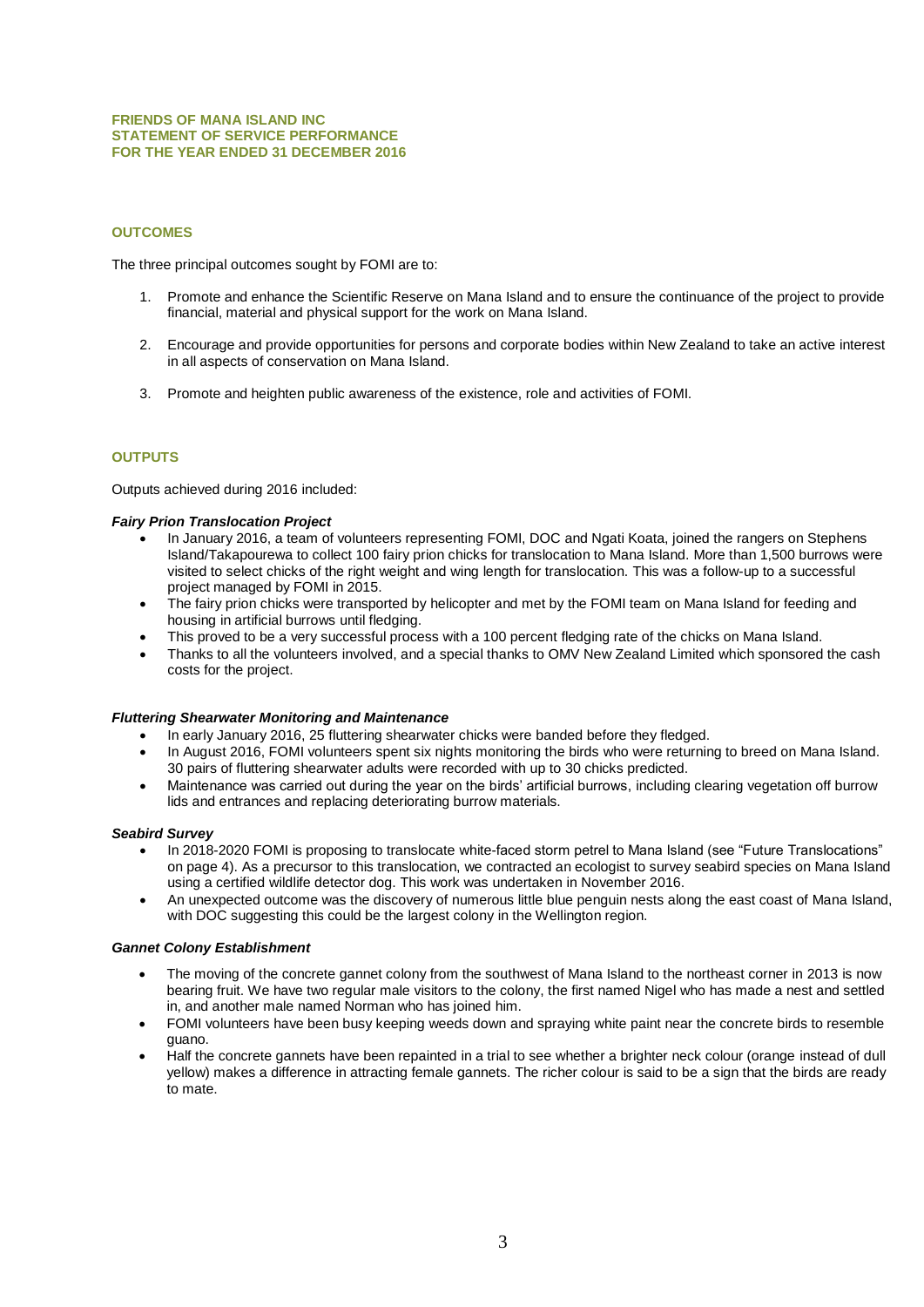#### **FRIENDS OF MANA ISLAND INC STATEMENT OF SERVICE PERFORMANCE (CONTINUED) FOR THE YEAR ENDED 31 DECEMBER 2016**

# *Future Bird Translocations*

- With assistance from DOC, FOMI prepared project proposals which successfully secured funding from OMV New Zealand Ltd for two new bird translocations to Mana Island - fernbirds and white-faced storm petrels.
- The fernbird translocation is planned for 2018, and the white-faced storm petrels translocation will occur from 2018-2020. (Refer Note 2.)

#### *Floral Diversity Project*

- FOMI contracted a botanist, Matt Ward, who, together with two FOMI volunteers, visited the island twice in 2016, before preparing a draft of the Floral Diversity Report which comprises the second stage of the floral diversity project. This stage involves the ground truthing of floral restoration work that has been undertaken in the past, and the desktop findings of the Stage One report.
- DOC reviewed the draft report, which was approved and finalised in August 2016.
- The report suggests additional species, including threatened plants, which could be introduced to the restoration programme, suggestions for replanting the Waikoko Wetland, and discusses several other plantings and maintenance work.
- The report provides a clear direction for ongoing volunteer work in terms of seed collection, plant propagation and planting, including enhancement of the wetland as a significant coastal freshwater habitat, together with a proposed walkway and bird hide to add to the visitor experience.

#### *Ngahere Gecko Monitoring*

- During the year we worked with Winstone Aggregates Limited, EcoGecko Consultants Limited and Ngati Toa, and provided volunteers for weekend monitoring work for the Ngahere gecko on Mana Island.
- The gecko are currently housed within a fenced area, to develop a self-sustaining population before the fence is removed.

# *Whitaker's Skinks Pitfall Trapping in Pukerua Bay*

- The nationally endangered Whitaker's skink is found in a small rocky area in Pukerua Bay, Porirua. Work to protect the skinks continued in 2016 with ten FOMI volunteers continuing to monitor 46 mustelid (weasel, ferret, and stoat) traps on the boundaries of the Pukerua Bay Scientific Reserve. All catches were recorded on the DOC database.
- The aim is to trap and transfer Whitaker's skinks to begin a colony on Matiu Somes Island. This project provides valuable lizard handling and identification skills for volunteers working on Mana Island. The annual trapping work from January to March did not result in the capture of any Whitaker's skinks this year. There is a lot of by-catch as the area has a large lizard population. All lizards caught were identified and released.

#### *Working Bees on Mana Island*

- In 2016, FOMI held five weekend working bees held on the Island, with teams of volunteers staying overnight.
- Key tasks tackled included light-welling slower growing canopy trees, weeding, assembling sooty shearwater burrows, track maintenance, Weta Valley clearing and planting, and takahe pen repairs.

# *Guided Trips and Booklets*

- FOMI conducted eight guided trips to the island in 2016, comprising 209 passengers plus guides. A further twelve trips are planned from January to June 2017. Two guides accompany each trip with a maximum of 28 participants per trip. Knuckle Charters provide a very good and professional service for transport to and from the Island.
- In 2016 FOMI erected marker posts around the island at various points of interest. These points match a new selfguided brochure produced for independent visitors and available in the woolshed on the island.
- The marker posts also align with information in a new Standard Operating Procedures & Interpretive Information booklet developed by FOMI for use by guides. It was published in 2016, together with laminated maps of the island.
- FOMI has 12 guides available for trips, 9 fully qualified and 3 in training. Eight guides hold current first aid cerificates and the remaining four will complete theirs in early 2017.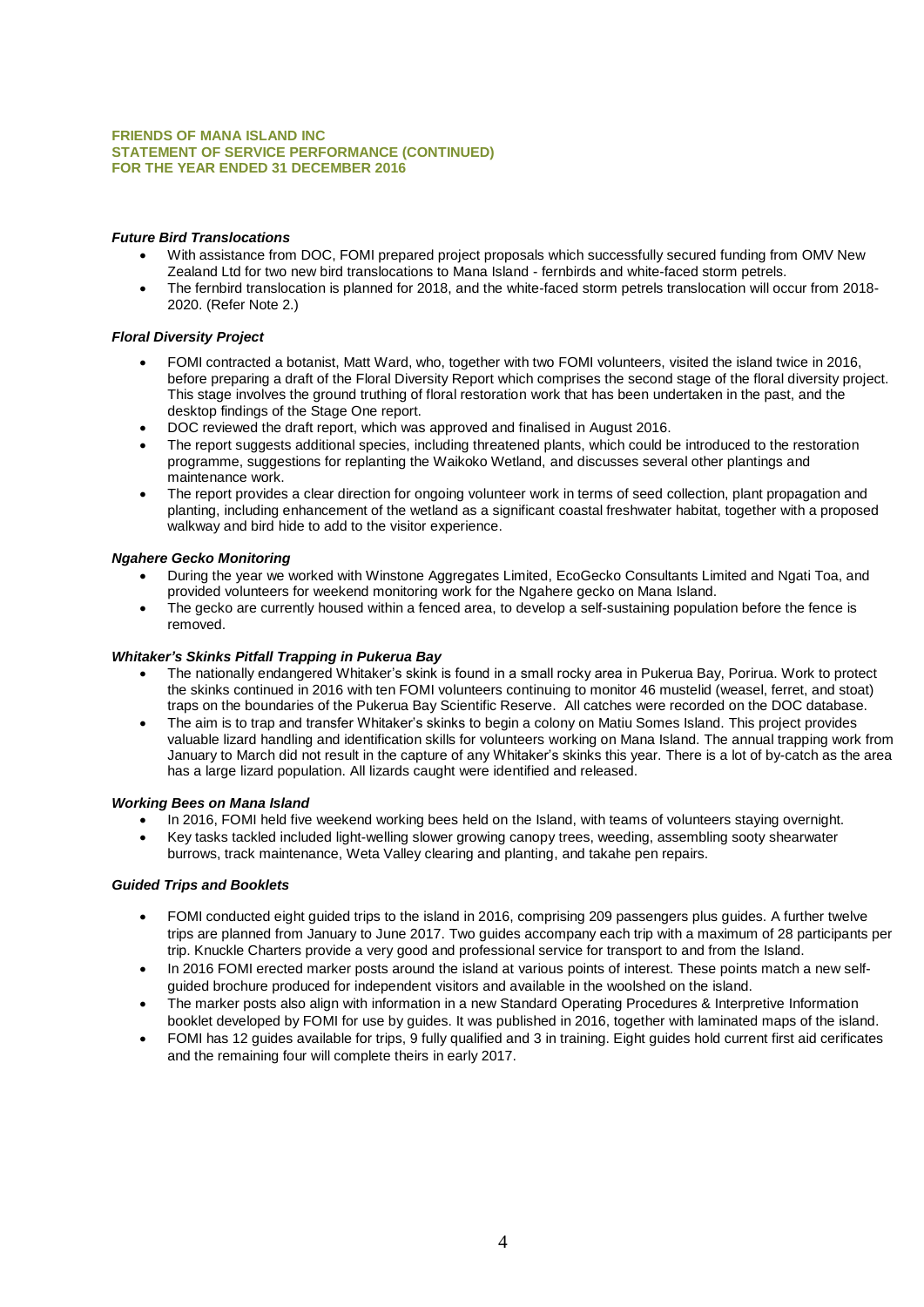#### **FRIENDS OF MANA ISLAND INC STATEMENT OF SERVICE PERFORMANCE (CONTINUED) FOR THE YEAR ENDED 31 DECEMBER 2016**

#### *Visitor/education/biosecurity Centre Proposal*

- Funding was secured from Trust House Limited to assess the business viability of a proposed visitor centre near the Paremata Bridge. The centre could operate as an education facility and biosecurity checkpoint for Mana Island.
- FOMI and Plimmerton Rotary led the assessment and hired a consultant to undertake a feasibility study. A meeting of potential stakeholders was held in November to assess demand and interest in taking the concept further.
- The consultant has subsequently produced a draft report which recommends no further action is taken to develop the proposal and suggests FOMI and Plimmerton Rotary engage with Porirua City Council, with the focus being on further developing their respective offerings to regional visitors.

#### *Monitoring and Information*

- In 2016 FOMI set up a new project to:
	- ➢ organise information stemming from activities on Mana Island to ensure that progress on the restoration of Mana Island can be effectively monitored and publicised
	- establish an information "hub" for Mana Island
	- ➢ review and, where possible, improve the monitoring of the ecological restoration of Mana Island.
- In April 2016, FOMI executive members participated in an informative Citizen Science Working Group organised by the NZ Landcare Trust. We also established an accessible information hub in Google Drive; reviewed existing data sources; started compiling data into a database; and completed a bibliography of ecological and conservation work relating to Mana Island.

#### *Strategic Planning*

- In September 2016, the FOMI Executive, together with past Presidents Brian Paget and Colin Ryder, held a strategy day to reconfirm FOMI's objectives and vision for Mana Island, consider the direction of partnership relations with DOC and Ngati Toa, review progress made on restoration, revisit priorities and plan for the future.
- The outcomes of the strategy meeting will be discussed with DOC and Ngati Toa to ensure alignment of all parties priorities and plans for the Island.

#### *Publicity and Promotion*

• During 2016 several stories about FOMI's work on Mana Island attracted media attention. In February, the proposal for a visitors centre near the Paremata Bridge was covered in local media. In August a story about Nigel, the then only resident gannet on the Island made local and national news, with FOMI's video of the gannet wooing a concrete gannet featuring on Stuff. In December, FOMI's seabird survey attracted coverage, including the special dog used to find seabird nests. The discovery of a large number of little blue penguin nests on the island was good news.

#### *Health & Safety Documentation*

• Health and safety documents were prepared in 2016 to cover all known hazards which could be experienced in activities carried out by FOMI, for example, working bees, guided trips, Pukerua Bay trapping, bird transfers (source and release colonies) and night monitoring of bird colonies. These documents have been vetted by DOC and will be regularly updated.

#### *Operations Manual*

• An operations manual was compiled in 2016 for FOMI Executive members. It outlines the policies and guidelines for the organisation's activities including working bees, guided trips, health and safety, membership subscriptions etc.

#### *Membership*

• Paid-up membership of FOMI (as at 31 December) rose from 121 members in 2015 to 133 members in 2016, an increase of nearly 10 percent. (Refer Note 9.)

#### *Volunteer Hours*

• For the year ended 30 June 2016 (DOC's financial year), FOMI contributed an estimated 3,308 volunteer hours. (2015: data unavailable)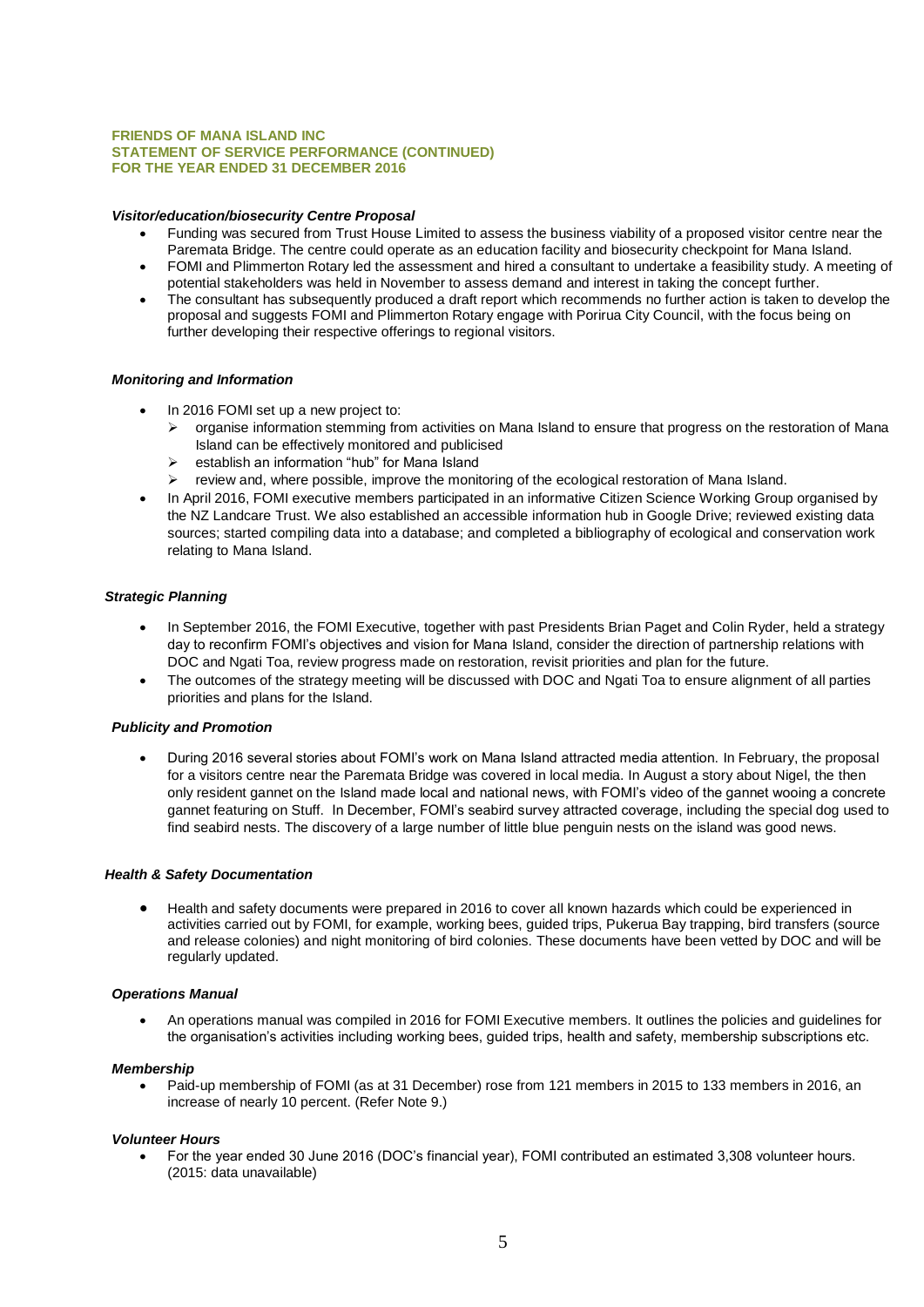#### **FRIENDS OF MANA ISLAND INC STATEMENT OF FINANCIAL PERFORMANCE FOR THE YEAR ENDED 31 DECEMBER 2016**

| Revenue                                               | <b>Notes</b>   |                 | 2016            | 2015            |
|-------------------------------------------------------|----------------|-----------------|-----------------|-----------------|
| Subscriptions - renewals                              |                | 2,435           |                 | 2,009           |
| - new members                                         |                | 704             |                 | 617             |
|                                                       |                |                 | 3,139           | 2,626           |
| Donations & grants:                                   |                |                 |                 |                 |
| Brother International (NZ) Limited                    |                |                 |                 | 9,821           |
| Brother Industries Limited (Japan)                    |                |                 |                 | 6,986           |
| <b>Trust House Limited</b>                            | 4              | 20,000          |                 |                 |
| Less unused grant with conditions                     | 5              | 20,000          |                 |                 |
| OMV New Zealand Limited                               | 1&8.2          | 23,500          |                 | 25,000          |
| Less unused grant with conditions                     | 5<br>3         | 22,472          | 1,028           |                 |
| <b>Wellington Community Trust</b><br>Sundry donations |                |                 | 6,551           | 3,449<br>1,330  |
|                                                       |                |                 | 1,385<br>12,103 | 49,212          |
|                                                       |                |                 |                 |                 |
| Fundraising income                                    | 9              |                 | 1,999           | 535             |
| Interest received                                     | 6              |                 | 1,455           | 2,672           |
|                                                       |                |                 | 15,557          | 52,419          |
| <b>Expenses</b>                                       |                |                 |                 |                 |
| Projects                                              |                |                 |                 |                 |
| Seabird dog survey                                    |                | 1,028           |                 |                 |
| Fairy prions<br>Floral biodiversity enhancement       |                | 17,556<br>9,377 |                 | 18,621<br>5,508 |
| <b>Fluttering shearwaters</b>                         |                | 1,738           |                 | 2,126           |
| Gannets                                               |                |                 |                 | 200             |
| General maintenance                                   |                | 348             |                 | 2,557           |
| Interpretation & guiding                              |                | 3,496           |                 |                 |
| Sooty shearwaters                                     |                | 1,056           |                 |                 |
| Whitaker's skinks                                     |                | 9               |                 | 612             |
|                                                       |                |                 | 34,608          | 29,624          |
| Administration expenses                               |                |                 | 1,189           | 272             |
| Depreciation                                          | $\overline{7}$ |                 | 2,633           | 2,725           |
| Guide jackets and badges                              |                |                 | 510             | 1,752           |
| Storage                                               |                |                 | 1,004           | 1,004           |
| Web hosting and design expenses                       |                |                 | 225             | 220             |
| <b>Total expenses</b>                                 |                |                 | 40,169          | 35,597          |
| (Deficit)/surplus for the year                        |                |                 | (24, 612)       | 16,822          |
|                                                       |                |                 |                 |                 |

**The Statement of Accounting Policies on page 9, and the Notes on pages 10 - 11, form an integral part of these financial statements**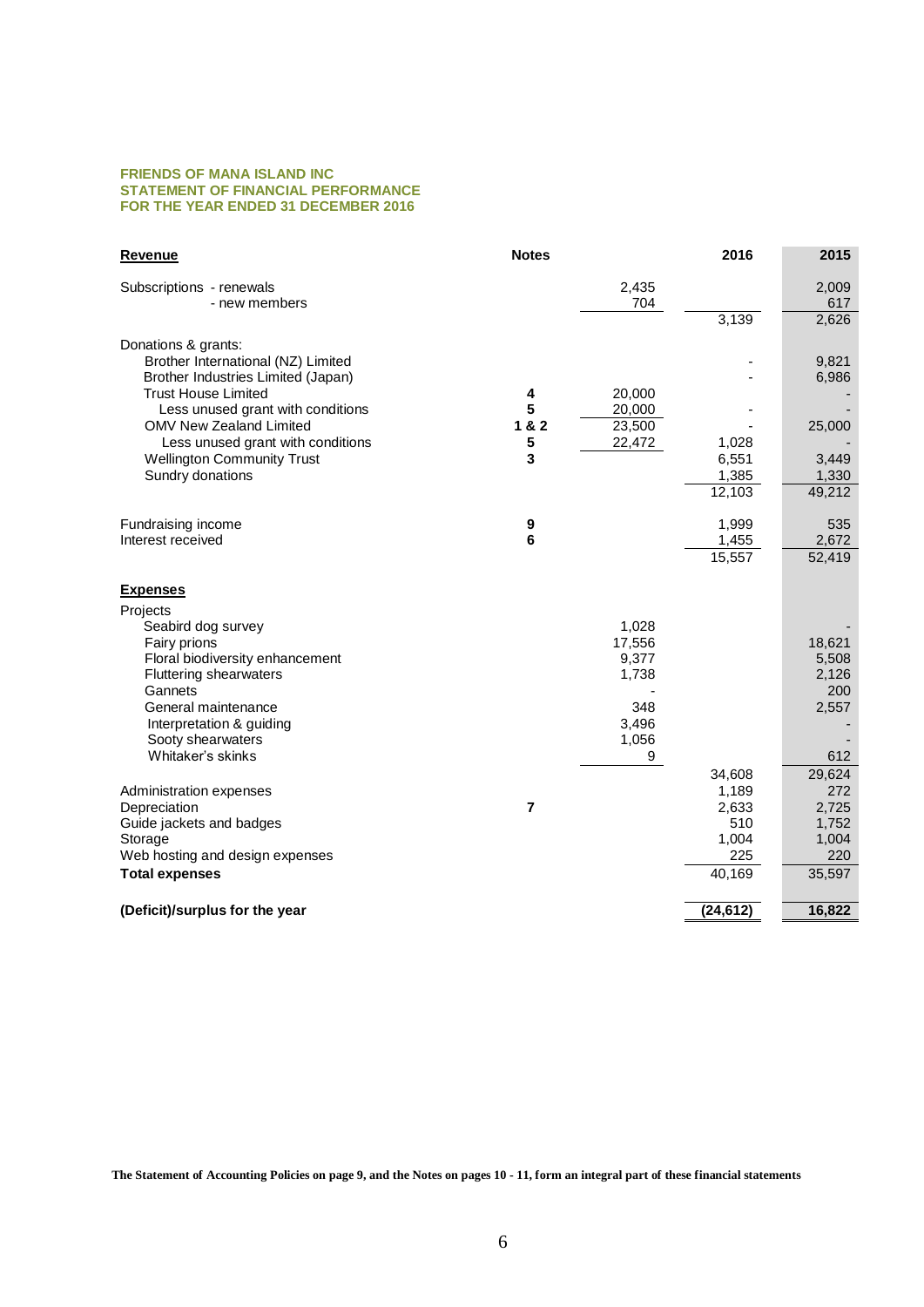#### **FRIENDS OF MANA ISLAND INC STATEMENT OF FINANCIAL POSITION AS AT 31 DECEMBER 2016**

| <b>Assets</b>                           | <b>Notes</b>   | 2016      | 2015   |
|-----------------------------------------|----------------|-----------|--------|
| <b>Current Assets</b>                   |                |           |        |
| Taranaki Savings Bank - current account |                | 25,681    | 56,951 |
| Taranaki Savings Bank - term deposits   | 8              | 56,558    | 15,300 |
| Accounts receivable                     |                | 261       |        |
| <b>GST</b> receivable                   |                |           | 606    |
| Stock on hand (T shirts)                |                | 727       |        |
| Accrued interest                        |                | 84        | 38     |
| <b>Total Current Assets</b>             |                | 83,311    | 72,895 |
| <b>Fixed Assets</b>                     | $\overline{7}$ |           |        |
| Mobile field station                    |                | 1,600     | 1,800  |
| Global positioning system devices       |                | 600       | 800    |
| Whitaker's skink cages                  |                | 5,599     | 7,465  |
| Sundry assets & loose tools             |                | 1,468     | 1,835  |
| <b>Total Fixed Assets</b>               |                | 9,267     | 11,900 |
|                                         |                |           |        |
| <b>Total Assets</b>                     |                | 92,578    | 84,795 |
| <b>Liabilities</b>                      |                |           |        |
| <b>Current Liabilities</b>              |                |           |        |
| Accounts payable and accruals           |                | 806       | 6,468  |
| GST payable                             |                | 2,058     |        |
| Unused grants with conditions           | 5              | 42,472    | 6,551  |
| Subscriptions paid in advance           |                | 130       | 261    |
| Other prepaid income                    |                | 209       |        |
| <b>Total Current Liabilities</b>        |                | 45,675    | 13,280 |
|                                         |                |           |        |
| <b>Net Assets</b>                       |                | 46,903    | 71,515 |
|                                         |                |           |        |
|                                         |                |           |        |
| <b>Accumulated Funds</b>                |                |           |        |
| Opening balance                         |                | 71,515    | 54,693 |
| (Deficit)/surplus for the year          |                | (24, 612) | 16,822 |
|                                         |                | 46,903    | 71,515 |

………………………………………………………. Brian Bell (President)

…………………………………………………………… Dick Fernyhough (Treasurer)

Date: 8 February 2017

**The Statement of Accounting Policies on page 9 and the Notes on pages 10 - 11, form an integral part of these financial statements**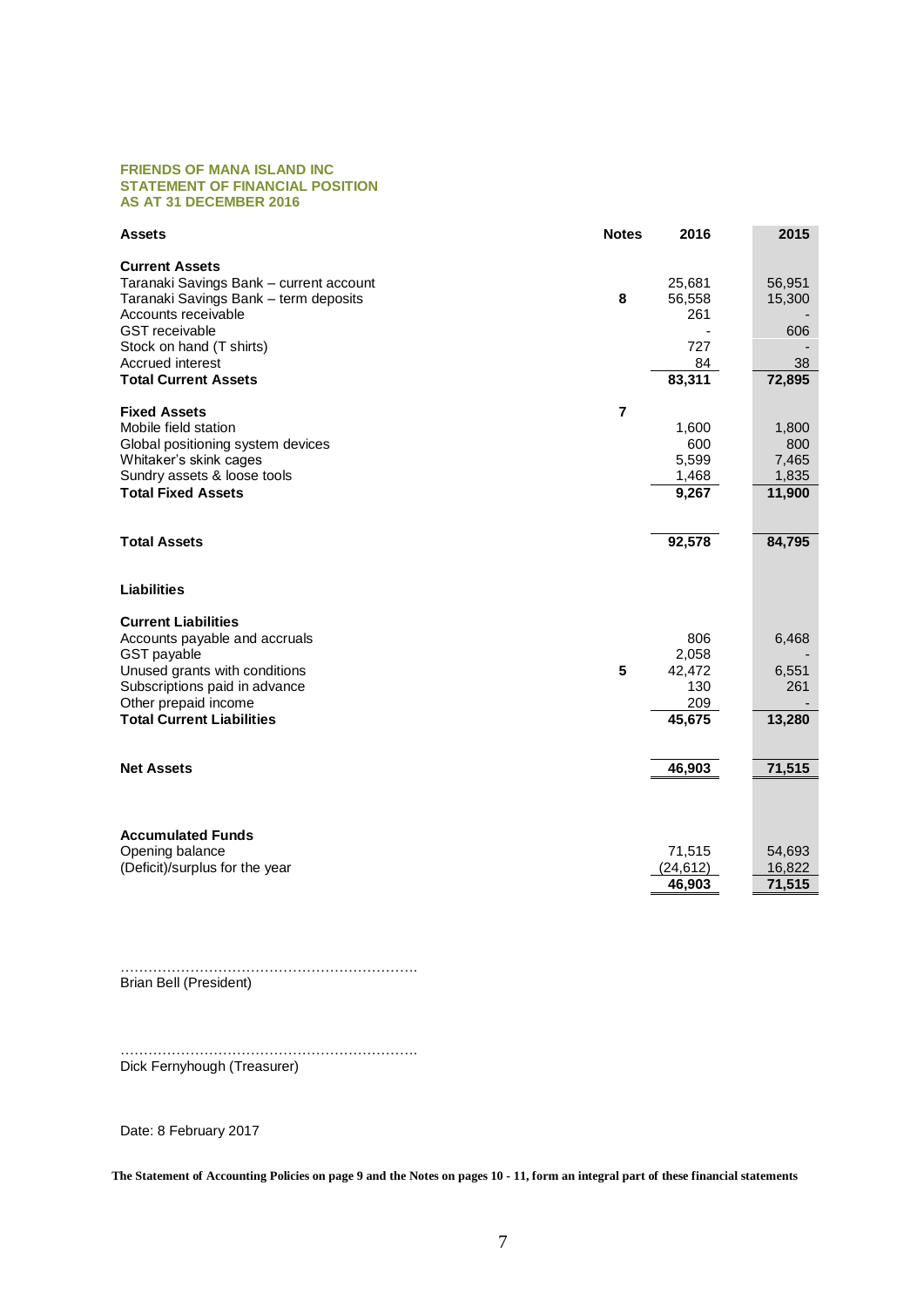#### **FRIENDS OF MANA ISLAND INC STATEMENTS OF CASH FLOWS FOR THE YEAR ENDED 31 DECEMBER 2016**

|                                                              | <b>Notes</b> |                  | 2016      |                 | 2015   |
|--------------------------------------------------------------|--------------|------------------|-----------|-----------------|--------|
| <b>Cash Flows from Operating Activities</b>                  |              |                  |           |                 |        |
| Donations and grants                                         |              |                  |           |                 |        |
| Brother International (NZ) Limited                           |              |                  |           | 9,821           |        |
| Brother Industries Limited (Japan)                           | 1 & 2        |                  |           | 6,986           |        |
| <b>OMV New Zealand Limited</b><br><b>Trust House Limited</b> |              | 23,500<br>20,000 |           | 25,000          |        |
| <b>Wellington Community Trust</b>                            | 3            |                  |           | 10,000          |        |
| Other                                                        |              | 1,385            | 44,885    | 1,330           | 53,137 |
| Fundraising activities                                       |              |                  | 11,389    |                 | 5,934  |
| Interest                                                     |              |                  | 1,408     |                 | 3,204  |
| Members' subscriptions                                       |              |                  | 3,009     |                 | 2,861  |
| Net GST                                                      |              |                  | 2,665     |                 | 883    |
|                                                              |              |                  | 63,356    |                 | 66,019 |
|                                                              |              |                  |           |                 |        |
| Cash was applied to -<br>Projects -                          |              |                  |           |                 |        |
| Fairy prions                                                 |              | 18,419           |           | 17,918          |        |
| Floral biodiversity enhancement                              |              | 12,826           |           | 2,059           |        |
| Fluttering shearwaters                                       |              | 2,044            |           | 2,645           |        |
| Sooty shearwaters                                            |              | 1,056            |           |                 |        |
| Gannets                                                      |              |                  |           | 200             |        |
| Interpretation & guiding                                     |              | 3,497            |           |                 |        |
| Island maintenance                                           |              | 3,498            |           | 1,759           |        |
| Seabird dog survey<br>Whitaker's skinks                      |              | 1,028<br>9       |           | 694             |        |
|                                                              |              |                  | 42,377    |                 | 25,275 |
| Administration                                               |              |                  | 1,463     |                 | 441    |
| Fundraising activities                                       |              |                  | 8,524     |                 | 5,400  |
| Guide jackets and badges                                     |              |                  |           |                 | 1,752  |
| Storage                                                      |              |                  | 1,004     |                 | 1,004  |
|                                                              |              |                  | 53,368    |                 | 33,872 |
|                                                              |              |                  |           |                 |        |
| <b>Net Cash Flows from Operating Activities</b>              |              |                  | 9,988     |                 | 32,147 |
| <b>Cash Flows from Investing and Financing</b>               |              |                  |           |                 |        |
| <b>Activities</b>                                            |              |                  |           |                 |        |
| Cash was received from -                                     |              |                  |           |                 |        |
| Proceeds from term deposits                                  |              |                  | 15,300    |                 | 70,000 |
|                                                              |              |                  |           |                 |        |
| Cash was applied to -                                        |              |                  |           |                 |        |
| Investment in term deposits<br>Purchase of tools             |              | 56,558           |           | 50,300<br>1,294 |        |
| Purchase of Whitaker's skink cages                           |              |                  |           | 4,320           |        |
|                                                              |              |                  | 56,558    |                 | 55,914 |
| Net Cash Flows from Investing and Financing                  |              |                  | (41, 258) |                 | 14,086 |
| Net (decrease)/increase in cash                              |              |                  | (31, 270) |                 | 46,233 |
| Opening cash                                                 |              |                  | 56,951    |                 | 10,718 |
| Closing cash                                                 |              |                  | 25,681    |                 | 56,951 |
|                                                              |              |                  |           |                 |        |
| This is represented by -                                     |              |                  |           |                 |        |
| Taranaki Savings Bank - current account                      |              |                  | 25,681    |                 | 56,951 |

**The Statement of Accounting Policies on page 9, and the Notes on pages 10 - 11, form an integral part of these financial statements**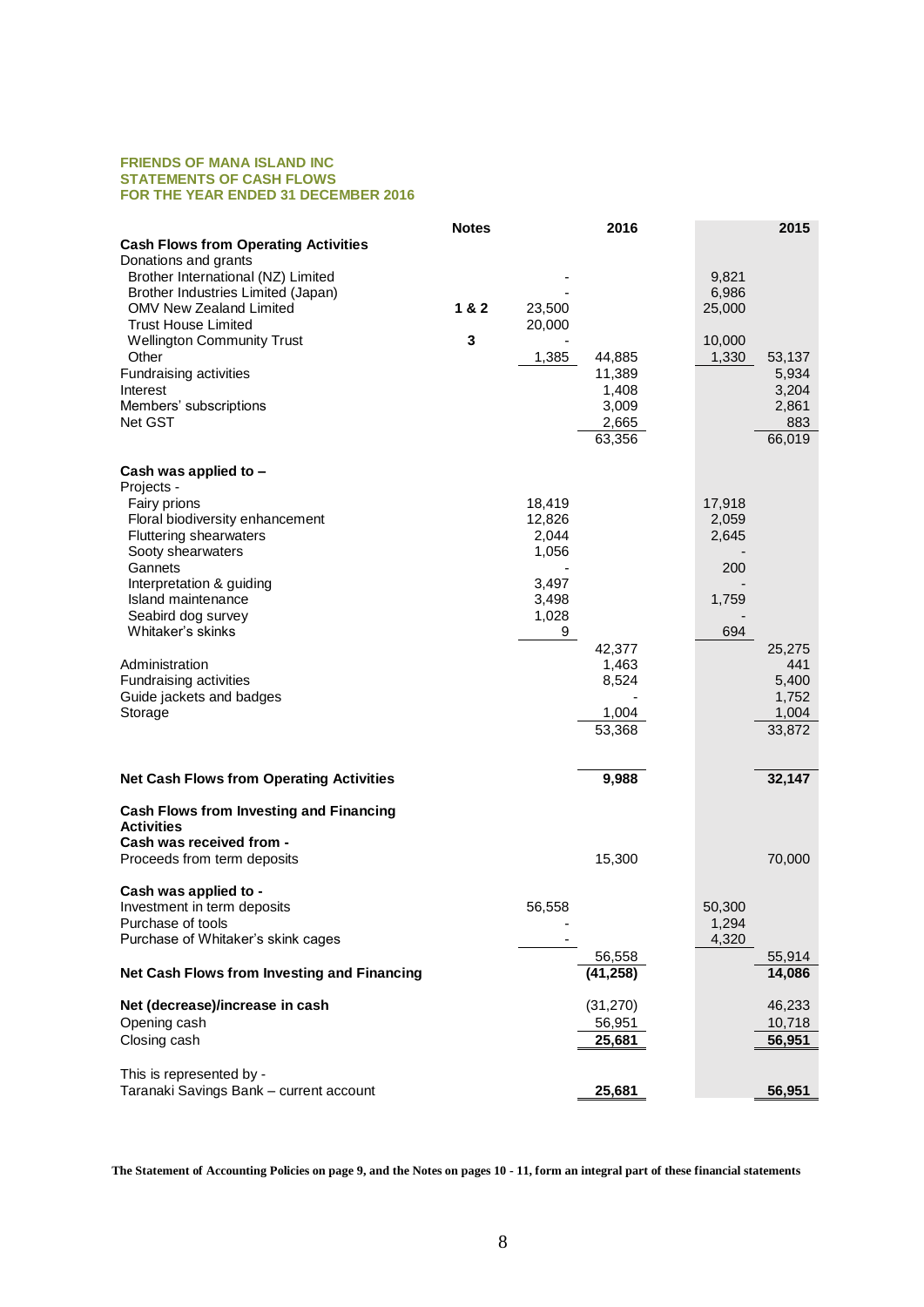#### **FRIENDS OF MANA ISLAND INCORPORATED STATEMENT OF ACCOUNTING POLICIES FOR THE YEAR ENDED 31 DECEMBER 2016**

# **Basis of preparation**

Friends of Mana Island Incorporated ("FOMI") has elected to apply PBE SFR-A (NFP) Public Benefit Entity Simple Format Reporting – Accrual ("the Accrual Standard") on the basis that it does not have public accountability and has total annual expenses of equal to or less than \$2,000,000. All transactions in the Performance Report are reported using the accrual basis of accounting. The Performance Report is prepared under the assumption that FOMI will continue to operate in the foreseeable future.

# **Goods and Services tax (GST)**

All amounts are recorded exclusive of GST.

#### **Income Tax**

FOMI is wholly exempt from New Zealand income tax, having fully complied with all statutory conditions for these exemptions.

#### **Bank accounts and cash**

The bank account in the Statement of Cash Flows is FOMI's operating bank account.

#### **Changes in accounting policies**

There have been no changes in accounting policies in the financial year (2015: nil)

#### **Depreciation**

Depreciation has been provided for using the following rates:

| Mobile field station        | 10% SL |
|-----------------------------|--------|
| GPS devices                 | 20% SL |
| Whitaker's skink cages      | 20% SL |
| Sundry assets & loose tools | 20% DV |

#### **Interest received**

Interest earned from the FOMI operating bank account is accounted for as received. Interest earned from term deposits is accounted for on an accrual basis.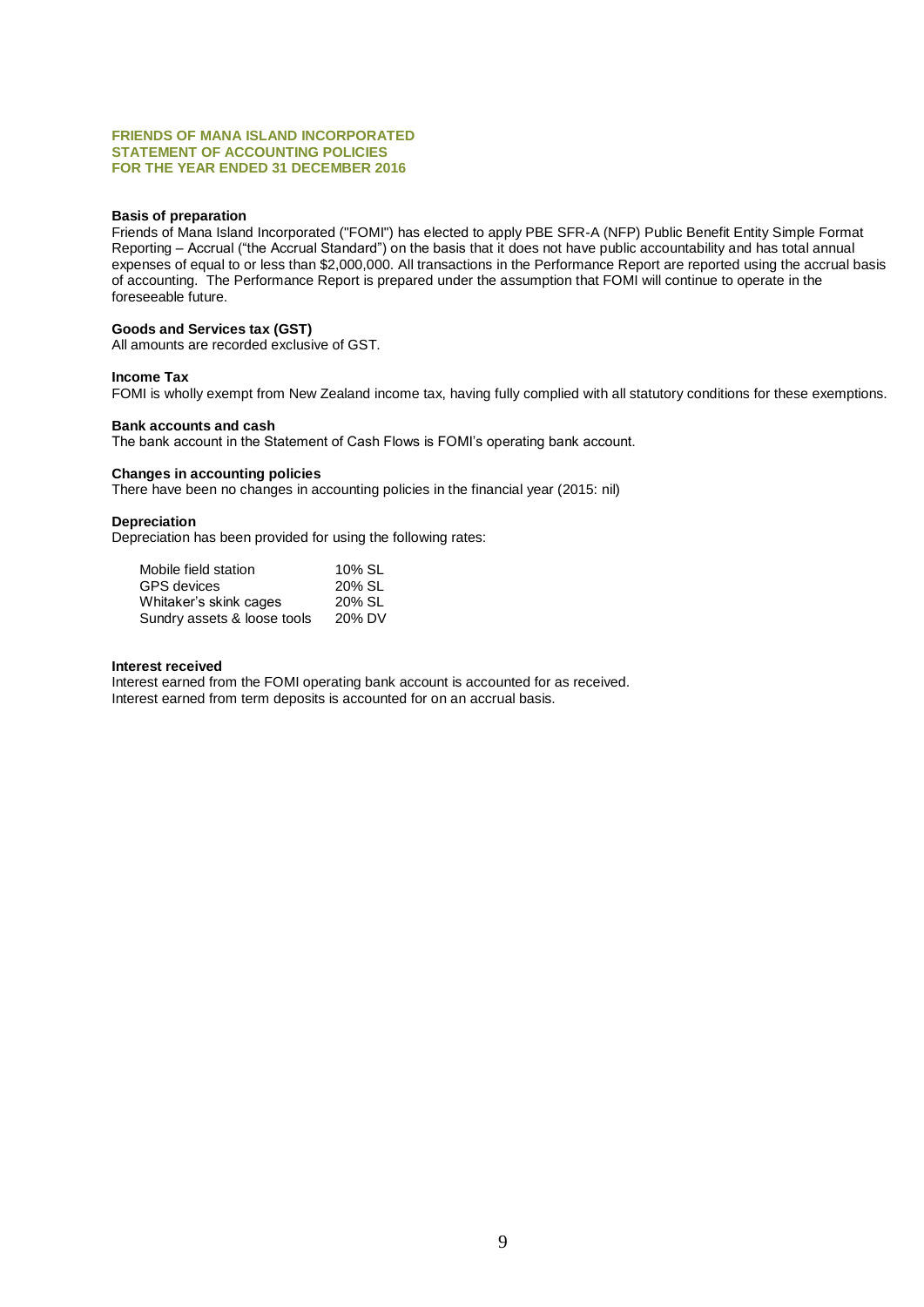#### **FRIENDS OF MANA ISLAND INC NOTES TO THE PERFORMANCE REPORT FOR THE YEAR ENDED 31 DECEMBER 2016**

# **NOTE 1 OMV NEW ZEALAND LIMITED ("OMV") AND FAIRY PRION PROJECT**

The fairy prion project involved the translocation of fairy prion chicks from Stephens Island to Mana Island in January 2015 and 2016. Costs associated with the transfers were spread over the financial years ended 31 December 2014, 2015 and 2016. This project is now complete.

# **NOTE 2 OMV NEW ZEALAND LIMITED ("OMV") ONGOING PROJECTS**

OMV offered, in a Sponsorship Letter Agreement dated 5 December 2016, to fund a seabird dog survey in 2016, a fern bird translocation in 2018 and a white-faced storm petrel translocation from 2018 to 2020. The total GST exclusive grant of \$117,500 is to be paid by equal annual instalments of \$23,500 plus GST, spread over 5 years, commencing in 2016. The offer was gratefully accepted by FOMI and the first instalment was received on 30 December 2016.

# **NOTE 3 WELLINGTON COMMUNITY TRUST**

This was a \$10,000 grant received from the Wellington Community Trust for the second stage of the Floral Diversity Enhancement Project. This project is now complete.

# **NOTE 4 TRUST HOUSE LIMITED (TRUST HOUSE)**

As at the date of this report, the consultants draft report (refer *Visitor/education/biosecurity Centre Proposal* on page 5) has yet to be formally adopted but there is every likelihood it will be. The consultant's fee, when received, will be paid from the Trust House grant and any surplus refunded to Trust House.

# **NOTE 5 UNUSED GRANTS WITH CONDITIONS**

|                                   | 2016                     | 2016                     | 2016    | 2015                     | 2015                     | 2015                     |
|-----------------------------------|--------------------------|--------------------------|---------|--------------------------|--------------------------|--------------------------|
|                                   | Grant                    | Spent                    | Unspent | Grant                    | Spent                    | Unspent                  |
| <b>Wellington Community Trust</b> | $\overline{\phantom{0}}$ |                          | ۰       | 10.000                   | 3.449                    | 6.551                    |
| <b>Trust House Limited</b>        | 20,000                   | $\overline{\phantom{0}}$ | 20,000  | $\overline{\phantom{0}}$ | $\overline{\phantom{0}}$ | $\overline{\phantom{0}}$ |
| OMV New Zealand Limited           | 23.500                   | 1.028                    | 22.472  | -                        | $\overline{\phantom{0}}$ | $\overline{\phantom{a}}$ |
|                                   | 43.500                   | 1.028                    | 42.472  | 10.000                   | 3.449                    | 6,551                    |

# **NOTE 6 INTEREST RECEIVED**

# **Interest received from Taranaki Savings Bank:**

|                   | 2016    | 2015    |
|-------------------|---------|---------|
| Operating account | 651     | 1.157   |
| Term deposits     | 804     | 1.515   |
|                   | \$1,455 | \$2,672 |

#### **NOTE 7 FIXED ASSETS**

|                      | Cost or | Depn to   | <b>Book Value</b> | <b>Current year</b>      | <b>Current Year</b> | <b>Book Value</b> |
|----------------------|---------|-----------|-------------------|--------------------------|---------------------|-------------------|
|                      | Valn    | 31 Dec 15 | 31 Dec 15         | <b>Acquisitions</b>      | <b>Depreciation</b> | 31 Dec 16         |
| Mobile field station | 2.000   | 200       | 1.800             | $\overline{\phantom{0}}$ | 200                 | 1.600             |
| GPS devices (2)      | 1.000   | 200       | 800               | $\overline{\phantom{0}}$ | 200                 | 600               |
| Whitaker skink cages | 9.331   | 1.866     | 7.465             | $\overline{\phantom{0}}$ | 1.866               | 5.599             |
| Sundry assets        | 1.000   | 200       | 800               | $\overline{\phantom{0}}$ | 160                 | 640               |
| Loose tools          | 1.294   | 259       | 1,035             | $\overline{\phantom{0}}$ | 207                 | 828               |
|                      | 14.625  | 2.725     | 11.900            |                          | 2.633               | 9.267             |